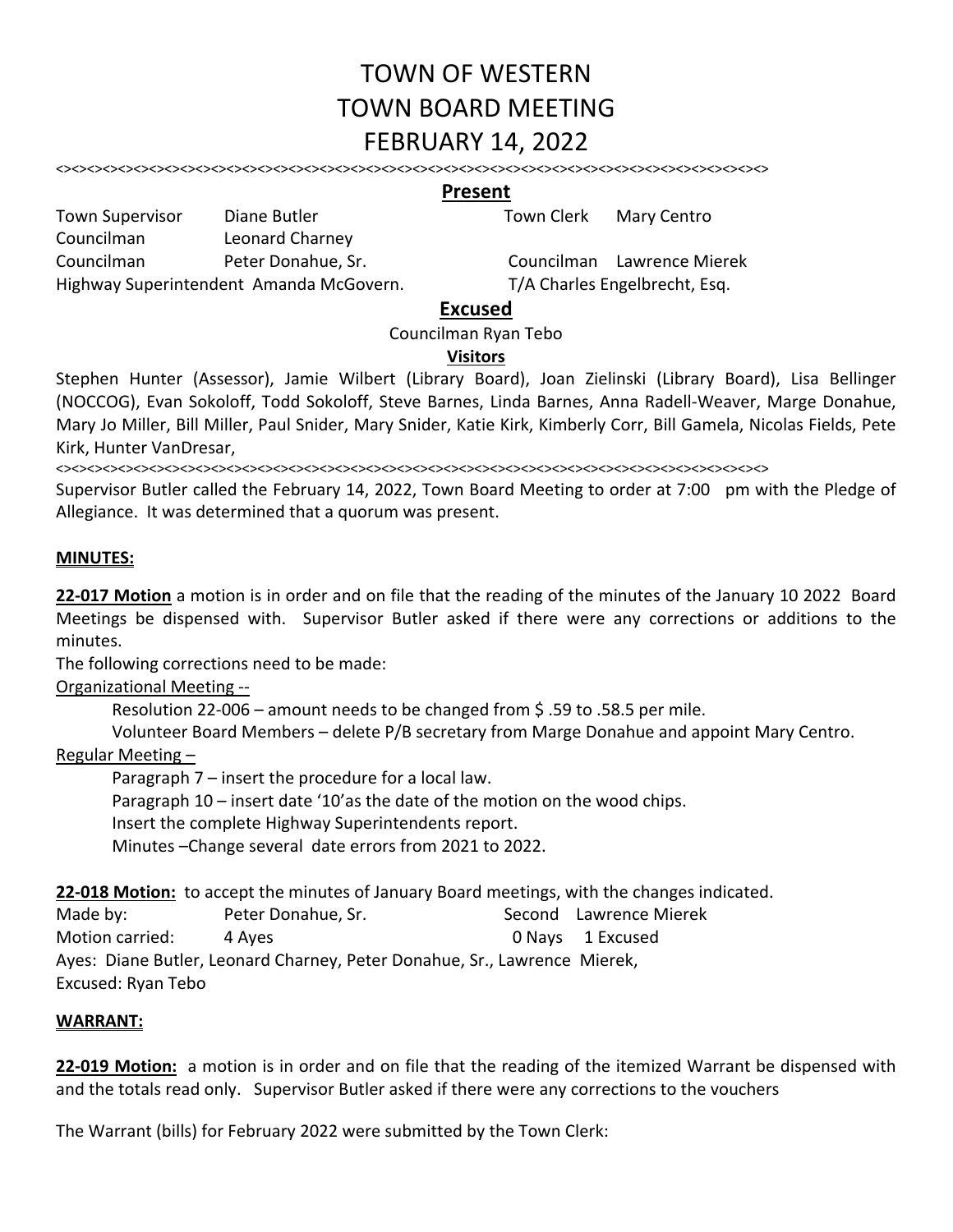# **Town Board Meeting February 14. 2022 Page 2**

| General Fund | Vouchers 019-056 |                    | \$18,009.97 |
|--------------|------------------|--------------------|-------------|
| Highway Fund |                  | Vouchers 056 - 069 | \$31.290.60 |
|              |                  | Total              | \$49,300.59 |
|              |                  |                    |             |

**22‐020 Motion:** to approve the February 2022 Warrant, subject to audit. Made by: The Muslim Lawrence Mierek The Second Theorard Charney Motion carried: 4 Ayes 0 Nays 1 Excused Ayes: Diane Butler, Leonard Charney, Peter Donahue, Sr., Lawrence Mierek, Excused: Ryan Tebo

### **SUPERVISOR'S REPORT:**

Supervisor Butler read the Supervisor's Report for the month ending January 31, 2022, and filed it with the Town Clerk.

**Budget Transfers:** Supervisor Butler stated that the following budget transfer is needed:

From A1990.4 (Contingent Account) To A9040.4 ((Worker's Comp.) \$ 5,124.00

**22‐021 Motion:** To approve the Budget transfer as outlined by the Supervisor.

| Made by:                                                                 | Leonard Charney |  | Second Peter Donahue, Sr. |  |  |
|--------------------------------------------------------------------------|-----------------|--|---------------------------|--|--|
| Motion carried:                                                          | 4 Aves          |  | 0 Navs 1 Excused          |  |  |
| Ayes: Leonard Charney, Peter Donahue, Sr., Lawrence Mierek, Diane Butler |                 |  |                           |  |  |
| Excused: Ryan Tebo                                                       |                 |  |                           |  |  |

**22‐022 Motion:** To accept the Supervisor's Report for the period ending January 31, 2022, with the transfers indicated and subject to audit.

| Made by:                                                   | Lawrence Mierek |  | Second Leonard Charney |  |
|------------------------------------------------------------|-----------------|--|------------------------|--|
| Motion carried:                                            | 3 Aves          |  | 0 Navs 1 Excused       |  |
| Ayes: Leonard Charney, Peter Donahue, Sr., Lawrence Mierek |                 |  |                        |  |
| Excused: Ryan Tebo                                         |                 |  |                        |  |

### **HIGHWAY SUPERINTENDENT REPORT:**

"We have loaded out 9 loads of wood chips so far. A check for the first 5 loads totaled \$1,922.00 (should be received soon). Another check should be arriving shortly for the last 4 loads hauled out. The Highway Department would like to put some of that money towards a set of forks for the John Deere. It would of cost approximately \$2000 dollars if they were bought with the loader. Now it will cost around \$7200 to purchase them separately today. I am waiting for the 3 e‐mail quotes that I requested.

John Rhoden of Tracey Road Equipment has been contacted, he is to give us an estimate on a new Western Star plow truck hopefully for next year. Trucks are on major back order, along with everything else these days.

The Highway Department now has a functioning women's bathroom. The original plumbing from 1988 and was no longer working. A trip to Delta Plumbing took care of that. The men's bathroom flush valves were updated since those were also vintage 1988.

I have been in contact with Cintas (Uniform Company) to update our First Aid Box as well our Eyewash station. These safety requirements have been in expiration since 2013. We should be in compliance soon.

Cintas has a service that offers weekly coverall supply and cleaning for all 5 employees. The service also includes clean floor runners replaced weekly. The contract between the Town of Western and the union that represents the Highway workers states that 3 sets of coveralls need to be provided to each employee. In order to avoid the increasing difficult task of finding suitable coveralls, I believe that a rental option is a great option for

this requirement. Each worker is fitted and given 5 pairs a week that is washed weekly and replaced once worn. The cost is  $$45.90$  per week.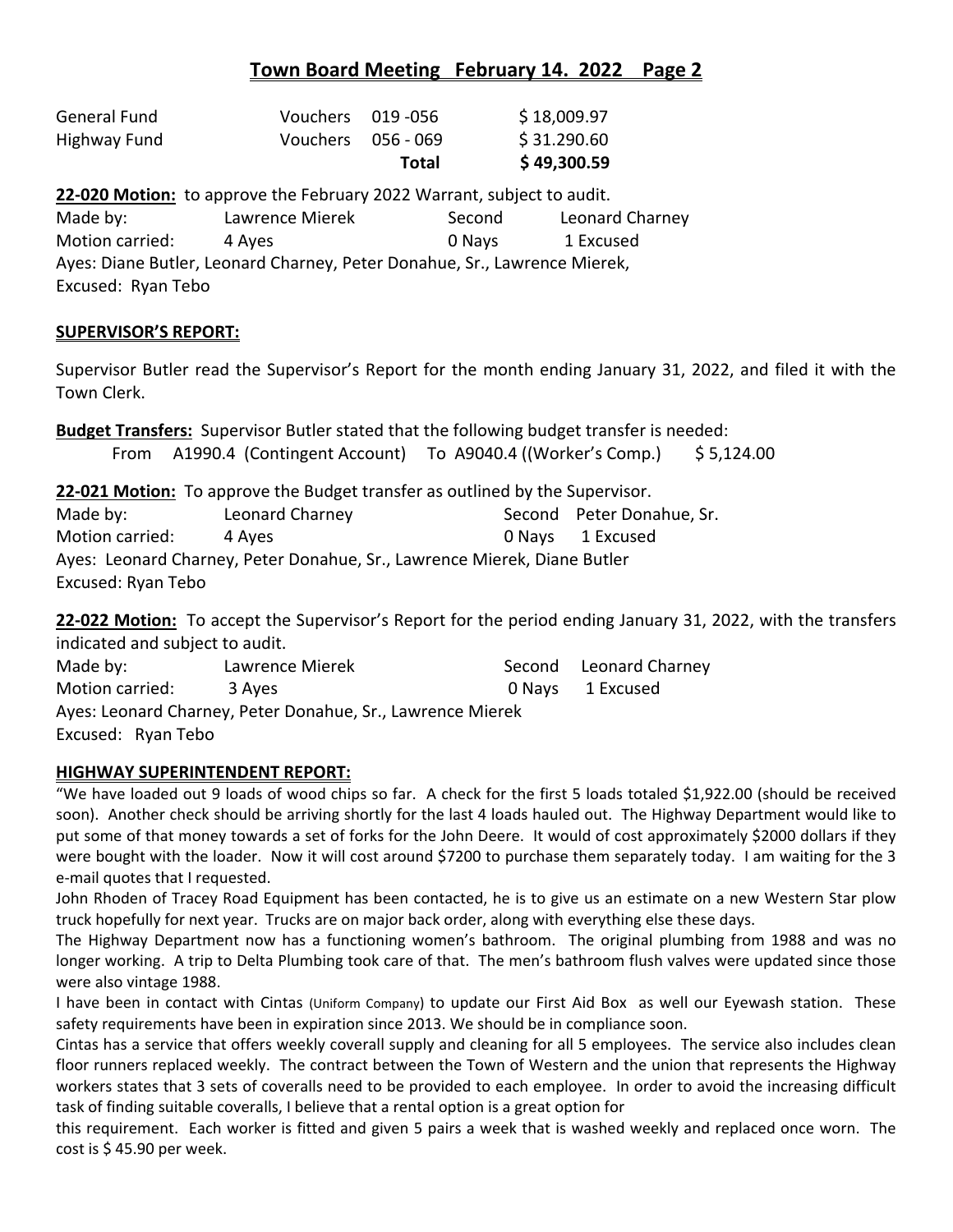## **Town Board Meeting February 14, 2022 Page 3**

I have been working with the surrounding local towns to get all our required training for the year set up. First Aid and CPR, MSHA, Sexual Harassment Training and Dig Safely NY are to name just a few.

The Stone Wall project at Hillside is not running very smoothly. DH Smith had been working with Tom Smith for several months getting design and plans ready for the DEC to grant them emergency authorization to fix the erosion problem upstream from the Hillside bridge. I believe that phase one has already been paid which totaled \$ 46,667.62. Phase two consists of 150 feet of stacked and pinned stone wall directly upstream from the bridge. I was forced to request the DEC show up for inspection of the stone wall. DEC gave Dave Smith a stop work order on January 18, 2022, there was a meeting with the DEC, Dave Smith and me about doing the job according to how it was submitted to the DEC. Dave Smith agreed to re-do his work and do it properly. After this incident, I contacted DH Smith's office to request a copy of the contract that DH Smith had with the Town of Western. It turns out that there was no contract in existence. I proceeded to contact Charlie Engelbrecht, the town lawyer to let him know. Perry is the secretary for DH Smith, he drew up a contract, that after two drafts, before being approved by Charlie. On January 26, 2022, the contract approved by Charlie and signed by Dave Smith was delivered to Diane Butler by e-mail. This has been a nerve-racking experience to say the least.

I will be starting to put together the required 284 agreement soon. Last year it was signed on April 12, 2021. I have been reviewing the CHIPS program to see which roads are going to be eligible, As soon as the weather breaks, I will be doing culvert and road inspections".

**22‐023 Motion:** To authorize Highway Superintendent Mc Govern to sign a contract with the DH Smith for work on the stone wall project at Hillside above the Hillside Bridge according to the plans submitted to the DEC.

Made by: The Peter Donahue, Sr. The Second Lawrence Mierek Motion carried:  $\begin{array}{ccc} 4 & \text{Ayes} & \text{Ayes} & \text{Ayes} & \text{Ayes} & \text{Ayes} & \text{Ayes} & \text{Ayes} & \text{Ayes} & \text{Ayes} & \text{Ayes} & \text{Ayes} & \text{Ayes} & \text{Ayes} & \text{Ayes} & \text{Ayes} & \text{Ayes} & \text{Ayes} & \text{Ayes} & \text{Ayes} & \text{Ayes} & \text{Ayes} & \text{Ayes} & \text{Ayes} & \text{Ayes} & \text{$ Ayes: Diane Butler, Leonard Charney, Peter Donahue, Sr., Lawrence Mierek Excused: Ryan Tebo

**22‐024 Motion:** To authorize Highway Superintendent McGovern to sign a contract with CINTAS to supply 5 pairs of overalls including cleaning to each employee on a weekly basis and replaced when worn out. To supply clean floor runners to be replaced weekly. The quoted price is \$45.90 per week.

| Made by:                                                                 | Leonard Charney | Second | Lawrence Mierek |  |
|--------------------------------------------------------------------------|-----------------|--------|-----------------|--|
| Motion carried:                                                          | 4 Aves          | 0 Navs | 1 Excused       |  |
| Ayes: Diane Butler, Leonard Charney, Peter Donahue, Sr., Lawrence Mierek |                 |        |                 |  |
| Excused: Ryan Tebo                                                       |                 |        |                 |  |

**22‐025 Motion:** to accept the Highway Superintendent's report.

| Made by:                                                                 | Peter Donahue, Sr. | Second | Leonard Charney |  |  |
|--------------------------------------------------------------------------|--------------------|--------|-----------------|--|--|
| Motion carried:                                                          | 4 Aves             | 0 Navs | 1 Excused       |  |  |
| Ayes: Diane Butler, Leonard Charney, Peter Donahue, Sr., Lawrence Mierek |                    |        |                 |  |  |
| Excused: Ryan Tebo                                                       |                    |        |                 |  |  |

## **Old Business:**

**1. Renovations to Town Hall:** Renovations Committee met on Saturday February 5<sup>th</sup> to discuss the future of the Town Hall and possibility of building a stand alone building. It was decided to consult with an engineer or several engineers to fact find about what direction the Board needs to go in before making any decisions. The Board is undecided at this time, whether the Annex will need to be demolished, it may not be possible to have the highway department do the demolition. A private contractor may need to be hired.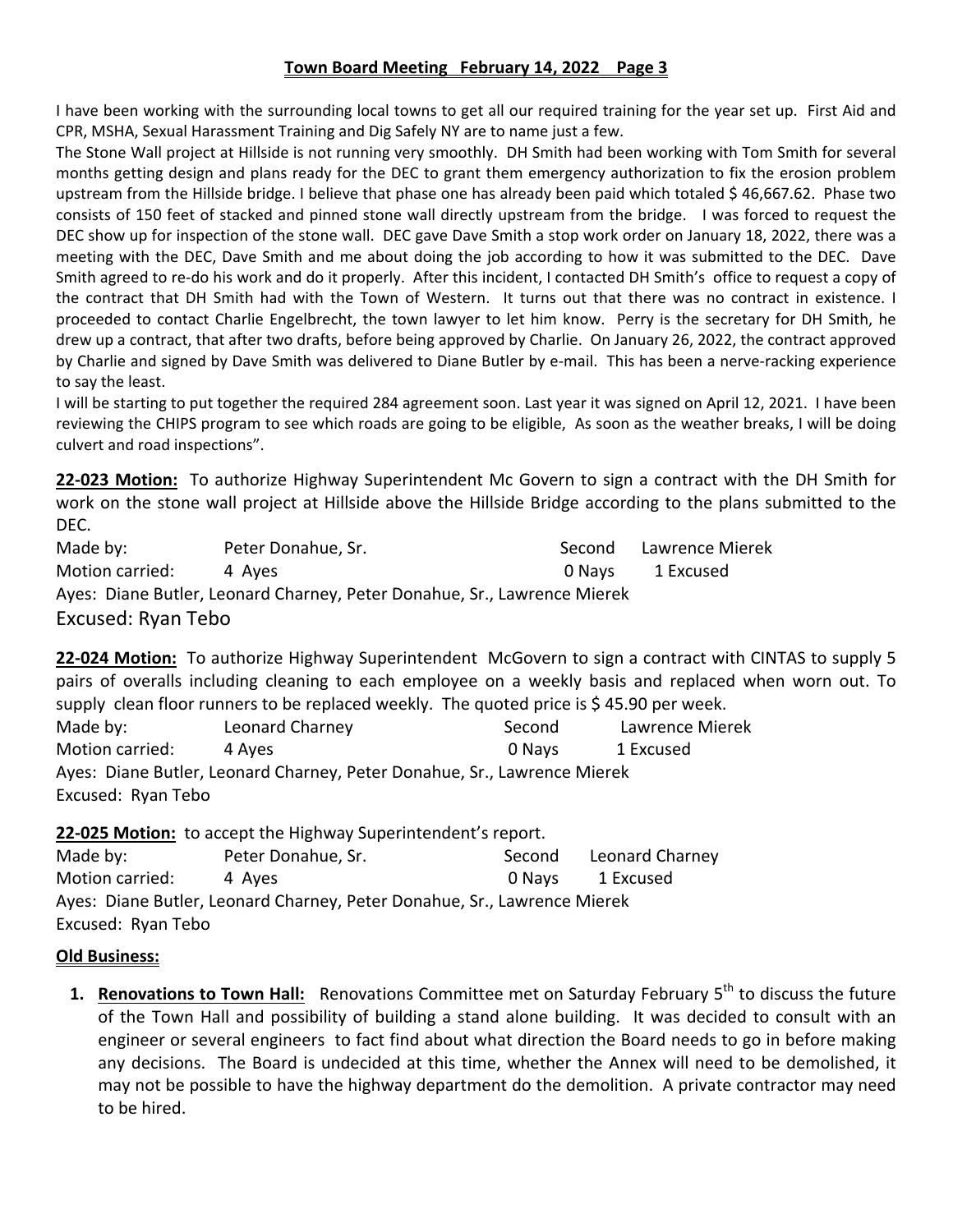# **Town Board Meeting February 14, 2022 Page 4**

**22‐26‐Motion:** To do a fact‐finding survey of both the Town Hall and Annex to assess the conditions of the buildings and the costs that may be involved. Also seek the services of two or more engineers for the studies.

Made by: The Peter Donahue, Sr. The Second Eleonard Charney Motion carried:  $\begin{array}{ccc} 4 & \text{Ayes} & 4 & \text{Ayes} \end{array}$ Ayes: Diane Butler, Leonard Charney, Peter Donahue, Sr., Lawrence Mierek Excused: Ryan Tebo

- **2. 2021 Library Grant:** This grant is almost complete, with a few items still outstanding.
- **3. Playground Equipment Grant:** Library Trustee Jamie Wilbert is working on a grant for new playground equipment at the library and is waiting for quotes on the site preparation.
- **4. Library Basement Grant:** In the ongoing effort to upgrade the Library, the Trustees would like to apply for a grant to update the basement. A study will be needed to find the problems located there with estimated costs before they can apply. An engineering study may be needed
- **5. Re‐evaluation:** Assessor Stephen Hunter reported that the Equalization Rate has been lowered to 49% for the year. The lower rate impacts the tax base for both the town and local school districts.
- **6.** The re-evaluation project has begun with the contractor continuing to gather information.
- **7. Digitalization of Town Records:** Councilman Mierek reported that there should be no price increase on the needed software this year. To start the program 2 computer lap‐tops and a good quality scanner will be needed. He suggested that a committee is needed to decide what is the next step. On the committee will be C/M Mierek, Supervisor Butler, and T/C Centro.
- **8. F.O.I.L. Request:** The request was referred to T/A Engelbrecht to answer. No other information.
- **9. Year End Audits:** The Audit Committee (C/M Mierek) completed the audits and all are in order.

### **New Business:**

- **10. 2022 Triathlon:** Supervisor Butler has received a request from the organizers of the event requesting that the race pass through the Town again. They stated they will give a donation to the Town Library as they have done before. The Board agreed that the event can pass through the Town this year.
- **11. Highway Superintendents Salary ‐‐ Local Law #001‐2022:** Following the comments at the Public Hearing and Board comments the following motion was made:

**22‐27 Motion:** To approve and pass Local Law #01‐2022 "The Town Board of Western would like to raise the salary of the elected Highway Superintendent above the amount presently fixed in the 2022 Town Budget and increase the salary to the amount paid in 2021".

| Made by:                                                                 | Peter Donahue, Sr. | Second | Leonard Charney |  |
|--------------------------------------------------------------------------|--------------------|--------|-----------------|--|
| Motion carried:                                                          | 4 Aves             | 0 Navs | 1 Excused       |  |
| Ayes: Diane Butler, Leonard Charney, Peter Donahue, Sr., Lawrence Mierek |                    |        |                 |  |
| Excused: Ryan Tebo                                                       |                    |        |                 |  |

**12. Tug Hill Tomorrow Land Trust:** The Land Trust is working with the Simons family whose farm is partly in the Town of Western that would like to us to submit a farmland protection application on their behalf. The NYS Ag, & Markets application requires letters of support by the town and county where